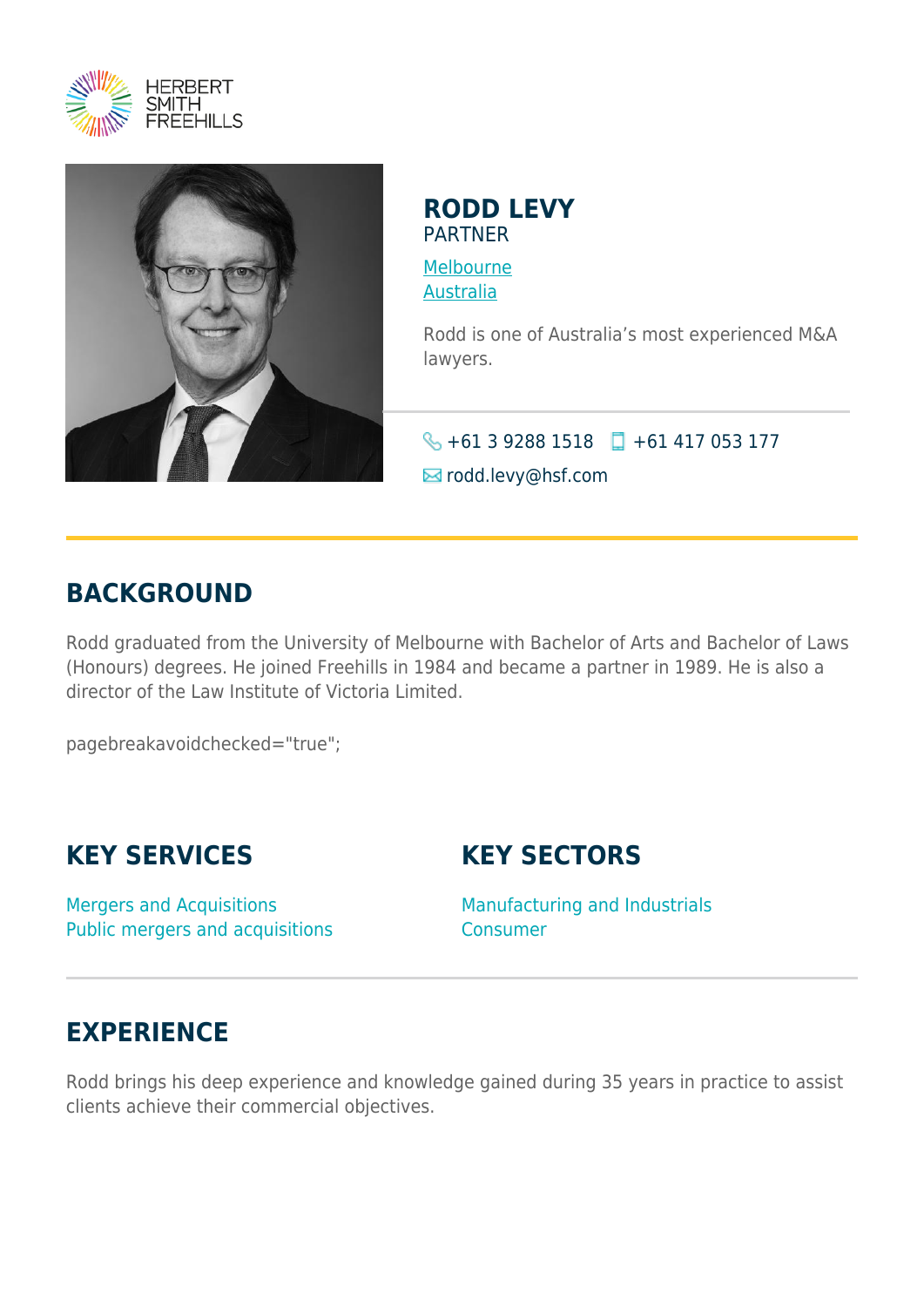He is a market-leading M&A lawyer, with particular expertise in company takeovers and schemes of arrangement. He is the author of the well-known book, Takeovers Law & Strategy (5th Edition, 2017). He teaches the post-graduate course on company takeovers at the University of Melbourne (since 2000) and lectures in the MBA course at the Melbourne Business School (since 2008). Rodd was a member of the Takeovers Panel, the main dispute resolution forum for takeovers in Australia, from 2007 until 2019.

Rodd advises boards of directors on a diverse range of issues including:

- mergers and acquisitions
- takeovers and takeover defences
- corporate governance
- strategic sales processes
- demergers and corporate restructurings

Rodd is recognised as a leading corporate and M&A practitioner in international and local directories, including:

- Asia-Pacific Legal 500;
- Best Lawyers;
- Chambers Global Guide;
- IFLR 1000: Corporate M&A;
- International Who's Who of Corporate Governance Lawyers;
- International Who's Who of Mergers & Acquisition Lawyers;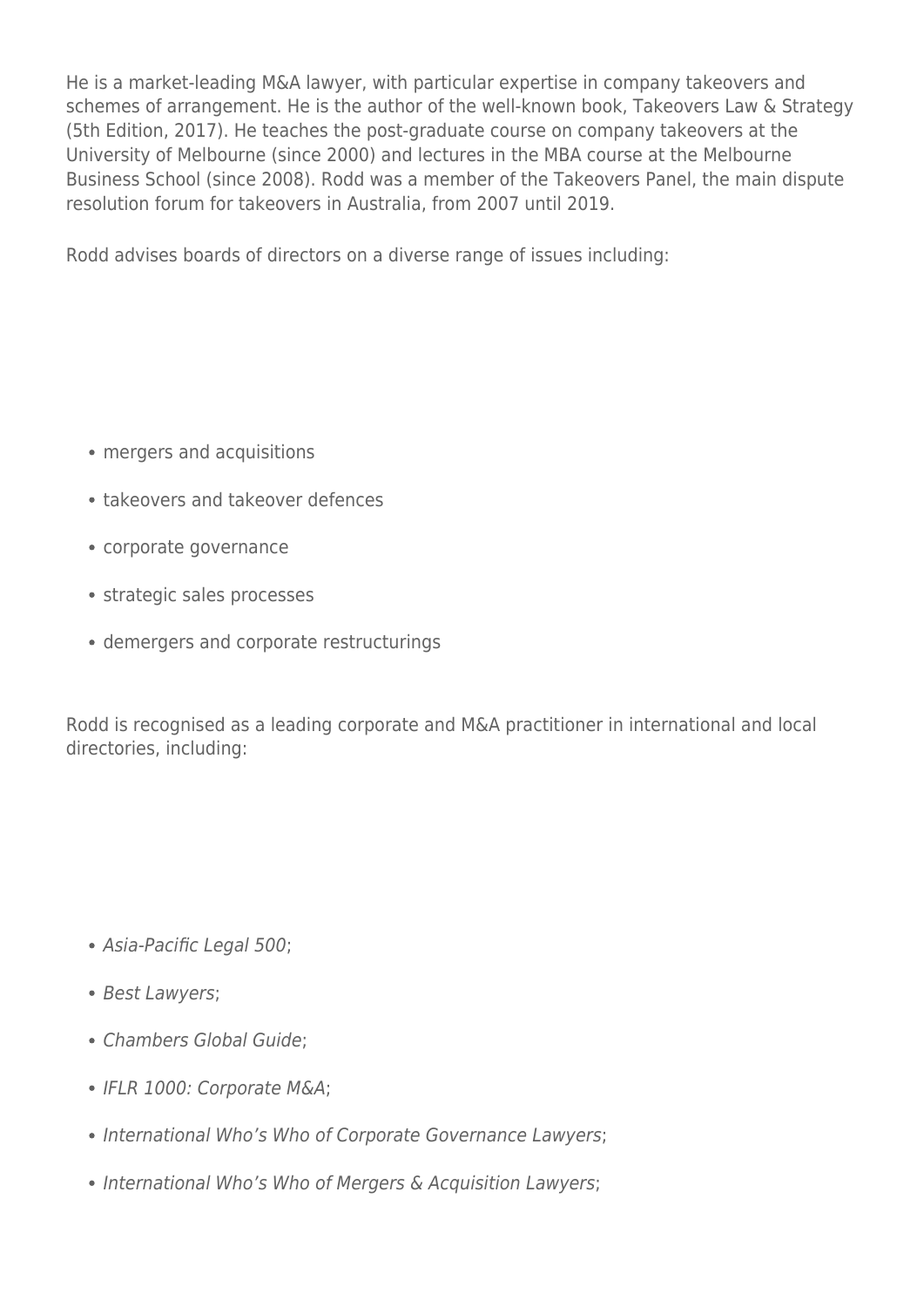• PLC Which Lawyer?

He is a member of the Corporate and M&A Law Committee of the International Bar Association.

In addition to conducting a full-time practice, Rodd is also the Managing Partner of HSF's Melbourne office.

#### **MAJOR TRANSACTIONS**

Rodd has been the prime legal adviser in a large number of significant takeover bids, takeover defences and other transactions. Recent ones include:

- Crown Resorts' \$8.9 billion sale to Blackstone and affiliates by scheme of arrangement
- Tabcorp's \$10 billion demerger of its lotteries business, The Lottery Corporation
- Alliance Airlines proposed sale to Qantas by scheme of arrangement
- ANZ Bank/1835i Group's successful takeover bid for Cashrewards
- Japara's sale by scheme of arrangement with Calvary
- Amcor's US\$6.8 billion merger with Bemis Company Inc and redomiciliation to Jersey with an NYSE listing via scheme of arrangement (valued at \$17.7 billion)
- Healthscope's \$4.4 billion scheme of arrangement and simultaneous takeover bid by Brookfield
- The Reject Shop's successful defence of the on-market bid by Allensford
- Adamantem and Liverpool Partners public to private acquisition of Zenitas by scheme of arrangement
- Mitula sale by cash and scrip scheme of arrangement to LIFULL of Japan
- OZ Minerals successful \$440 million takeover bid for Avanco Resources
- Integral Diagnostics' successful defeat of the hostile bid from Capitol Health
- Tabcorp's successful \$11 billion combination with Tatts Group